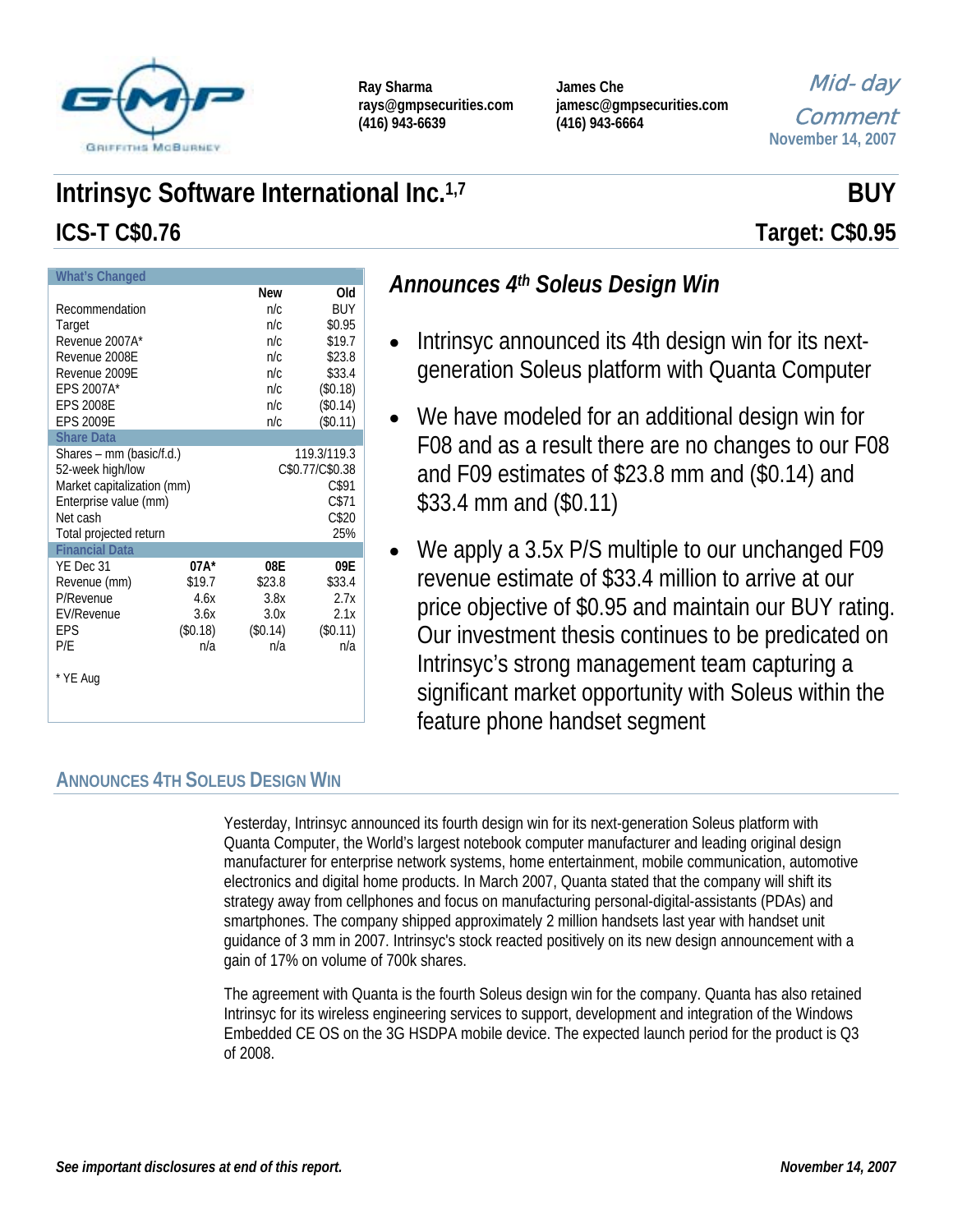

## **FINANCIAL ESTIMATES**

We continue to believe that Intrinsyc is well positioned to capture an eight-figure plus unit volume opportunity from its Soleus product. Recall that Intrinsyc is targeting consumer-oriented feature phones/converged mobile devices. We have modeled for an additional design win for F08 and as a result there are no changes to our F08 and F09 estimates are \$23.8 million and (\$0.14) and \$33.4 million and (\$0.11).

### **Intrinsyc Software Financial Estimates**

|                                             | Fiscal 2007 |         |         |         |         | Fiscal 2008E  |         |         |          |          |          |          |
|---------------------------------------------|-------------|---------|---------|---------|---------|---------------|---------|---------|----------|----------|----------|----------|
|                                             | Q1/07       | Q2/07   | Q3/07   | Q4/07   | Q1/08   | Q2/08         | Q3/08   | Q4/08   |          |          |          |          |
|                                             | Nov-06      | Feb-07  | May-07  | Aug-07  | Mar-08  | <b>Jun-08</b> | Sep-08  | Dec-08  | 2006     | 2007     | 2008E    | 2009E    |
| Licensing                                   | 1.356       | 0.428   | 0.499   | 0.590   | 0.548   | 0.666         | 1.306   | 2.988   | 5.038    | 2.873    | 5.508    | 15.720   |
| Service                                     | 2.661       | 4.303   | 4.477   | 3.811   | 3.800   | 4.300         | 4.300   | 4.700   | 9.889    | 15.252   | 17.100   | 15.390   |
| Products/Other                              | 1.004       | 0.306   | 0.135   | 0.136   | 0.300   | 0.300         | 0.300   | 0.300   | 3.732    | 1.581    | 1.200    | 1.500    |
| Revenue                                     | 5.021       | 5.036   | 5.112   | 4.536   | 4.648   | 5.266         | 5.906   | 7.988   | 18.658   | 19.706   | 23.808   | 32.610   |
| Cost of sales                               | 2.705       | 2.554   | 2.464   | 2.310   | 2.230   | 2.518         | 2.658   | 3.243   | 11.318   | 10.034   | 10.648   | 12.762   |
| <b>Gross Profit</b>                         | 2.316       | 2.482   | 2.648   | 2.226   | 2.418   | 2.749         | 3.249   | 4.745   | 7.340    | 9.672    | 13.160   | 19.848   |
|                                             |             |         |         |         |         |               |         |         |          |          |          |          |
| Administration                              | 1.124       | 1.411   | 1.416   | 1.269   | 1.700   | 1.750         | 1.800   | 1.850   | 5.408    | 5.219    | 7.100    | 7.810    |
| Marketing and sales                         | 1.333       | 1.697   | 1.734   | 1.827   | 1.825   | 1.850         | 1.975   | 2.150   | 3.457    | 6.591    | 7.800    | 8.970    |
| Research and development                    | 2.976       | 3.302   | 2.953   | 2.795   | 3.200   | 3.300         | 3.350   | 3.400   | 10.970   | 12.026   | 13.250   | 14.575   |
| Amortization                                | 0.179       | 0.213   | 0.204   | 0.226   | 0.250   | 0.250         | 0.250   | 0.250   | 1.061    | 0.821    | 1.000    | 1.400    |
| Stock based compensation                    | 0.200       | 0.210   | 0.096   | 0.163   | 0.225   | 0.225         | 0.225   | 0.225   | 0.915    | 0.669    | 0.900    | 1.300    |
| Other                                       | 0.000       | 0.002   | 0.642   | 0.197   | 0.000   | 0.000         | 0.000   | 0.000   | 0.261    | 0.841    | 0.000    | 0.000    |
| <b>Total Oper Costs</b>                     | 5.811       | 6.834   | 7.045   | 6.477   | 7.200   | 7.375         | 7.600   | 7.875   | 22.072   | 26.167   | 30.050   | 34.055   |
| <b>Operating Income</b>                     | (3.495)     | (4.351) | (4.397) | (4.251) | (4.783) | (4.626)       | (4.351) | (3.130) | (14.732) | (16.495) | (16.890) | (14.207) |
| Interest expense/(income)                   | 0.028       | (0.057) | (0.093) | (0.197) | (0.020) | 0.000         | 0.000   | 0.000   | 0.358    | (0.319)  | (0.020)  | (0.500)  |
| Loss on disposal of equipment               | 0.000       | 0.000   | 0.000   | 0.003   | 0.000   | 0.000         | 0.000   | 0.000   | 0.001    | 0.003    | 0.000    | 0.000    |
| Foreign exchange gain/(loss)                | (0.250)     | (0.175) | 0.000   | 0.000   | 0.100   | 0.100         | 0.100   | 0.100   | 0.428    | (0.424)  | 0.400    | 1.000    |
| Accretion and amortization - long-term debt | 0.928       | 0.000   | 0.000   | 0.000   | 0.000   | 0.000         | 0.000   | 0.000   | 0.744    | 0.928    | 0.000    | 0.000    |
|                                             | 0.706       | (0.232) | (0.093) | (0.195) | 0.080   | 0.100         | 0.100   | 0.100   | 1.531    | 0.187    | 0.380    | 0.500    |
| Income tax expense/(recovery)               | 0.057       | 0.127   | 0.079   | 0.053   | 0.000   | 0.000         | 0.000   | 0.000   | 0.131    | 0.316    | 0.000    | 0.000    |
| Net Income                                  | (4.259)     | (4.247) | (4.383) | (4.110) | (4.863) | (4.726)       | (4.451) | (3.230) | (16.393) | (16.998) | (17.270) | (14.707) |
| EPS - Basic                                 | (0.05)      | (0.05)  | (0.05)  | (0.03)  | (0.04)  | (0.04)        | (0.04)  | (0.03)  | (0.24)   | (0.18)   | (0.14)   | (0.12)   |
| Number of Shares - Basic                    | 83.04       | 83.04   | 91.02   | 119.26  | 120.26  | 121.26        | 122.26  | 123.26  | 67.62    | 94.18    | 121.76   | 127.26   |

*Source: Company reports and GMP Securities* 

### **RECOMMENDATION**

We apply a 3.5x P/S multiple to our unchanged F09 revenue estimate of \$33.4 million to arrive at our price objective of \$0.95 and maintain our BUY rating. Our investment thesis continues to be predicated on Intrinsyc's strong management team capturing a significant market opportunity with Soleus within the feature phone handset segment.